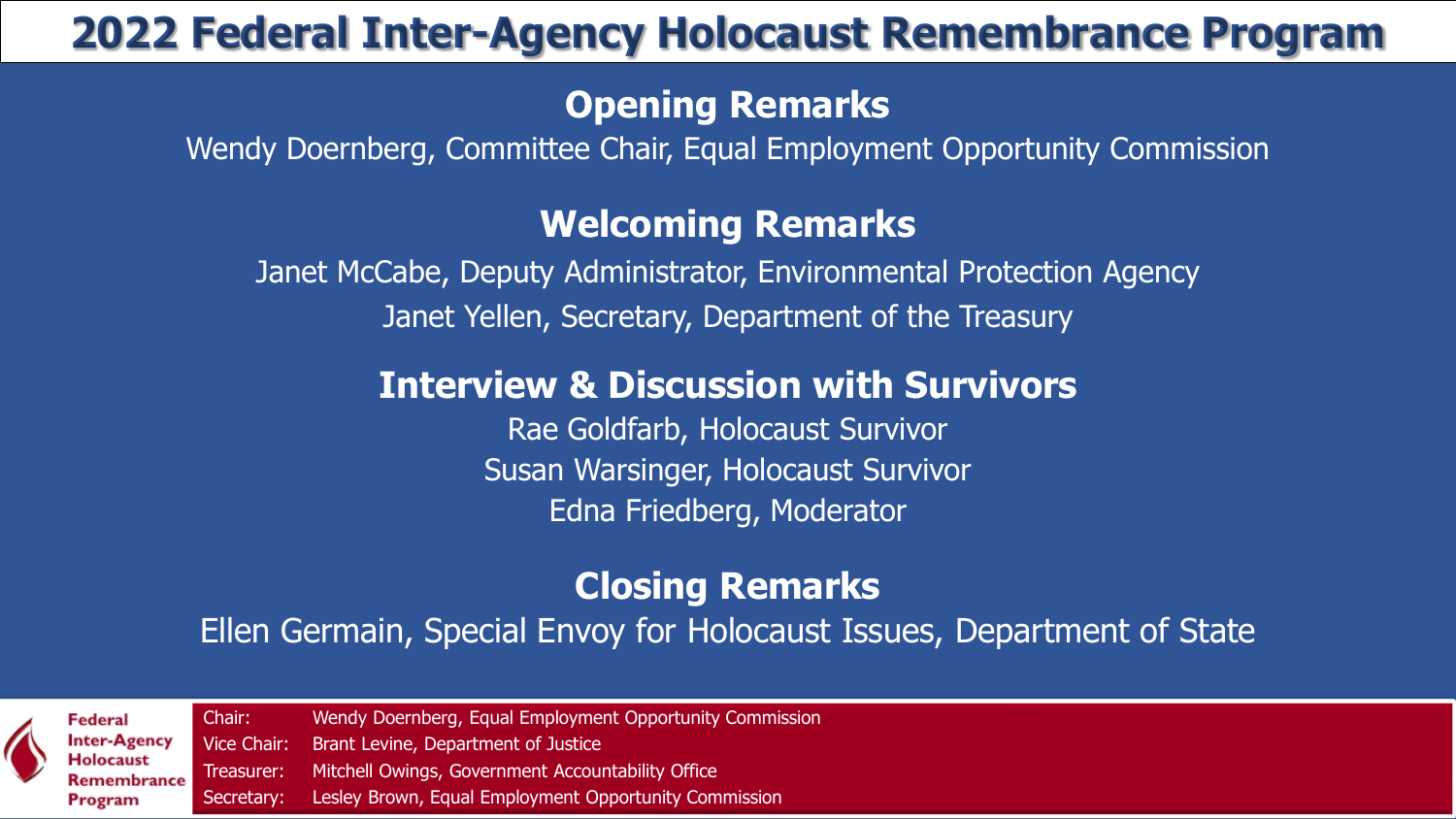## **Featured Speakers**

#### **Susan Warsinger**

Susan Warsinger (Susi Hilsenrath) was born on May 27, 1929, in Bad Kreunznach, Germany to Israel and Annie Hilsenrath. On the night of November 9-10, 1938 (later called Kristallnacht or Night of the Broken Glass), Susan witnessed bricks and rocks being smashed through her bedroom window and saw that it was her neighbors. Susan fled to Versailles and temporarily lived in Louis XIV's palace. When German soldiers arrived, Susan translated for a German officer and the mayor without them discovering her Jewish identity. Susan immigrated to the United States and was eventually reunited with her family. On December 25, 1949, she married Irving Warsinger. They had three daughters. Susan taught in the Prince George's County, Maryland school system for 27 years.

#### **Rae Goldfarb**

Rae Goldfarb (Rachel Mutterperl) was born on December 2, 1930, in Dokszyce, Poland to Beryl and Dina Mutterperl. When the Germans began mass killings of the Jews in Dokszyce in 1942, Rae and her family went into hiding. Rae made her way to the ghetto in Glebokie and then escaped when assigned to perform forced labor outside the ghetto walls. In late summer of 1944, Rae marched with partisans to the Soviet lines. In 1947, Rae immigrated to the United States. Rae married Harvy Goldfarb, a Holocaust survivor and Korean War veteran, in June 1952. They have two children, Lynn and Barry. Rae was a real estate agent for 30 years.

| $\blacktriangle$ | Federal<br><b>Inter-Agency</b><br>Holocaust<br>Program | Chair:     | Wendy Doernberg, Equal Employment Opportunity Commission<br>Vice Chair: Brant Levine, Department of Justice<br>Remembrance Treasurer: Mitchell Owings, Government Accountability Office |  |
|------------------|--------------------------------------------------------|------------|-----------------------------------------------------------------------------------------------------------------------------------------------------------------------------------------|--|
|                  |                                                        | Secretary: | Lesley Brown, Equal Employment Opportunity Commission                                                                                                                                   |  |